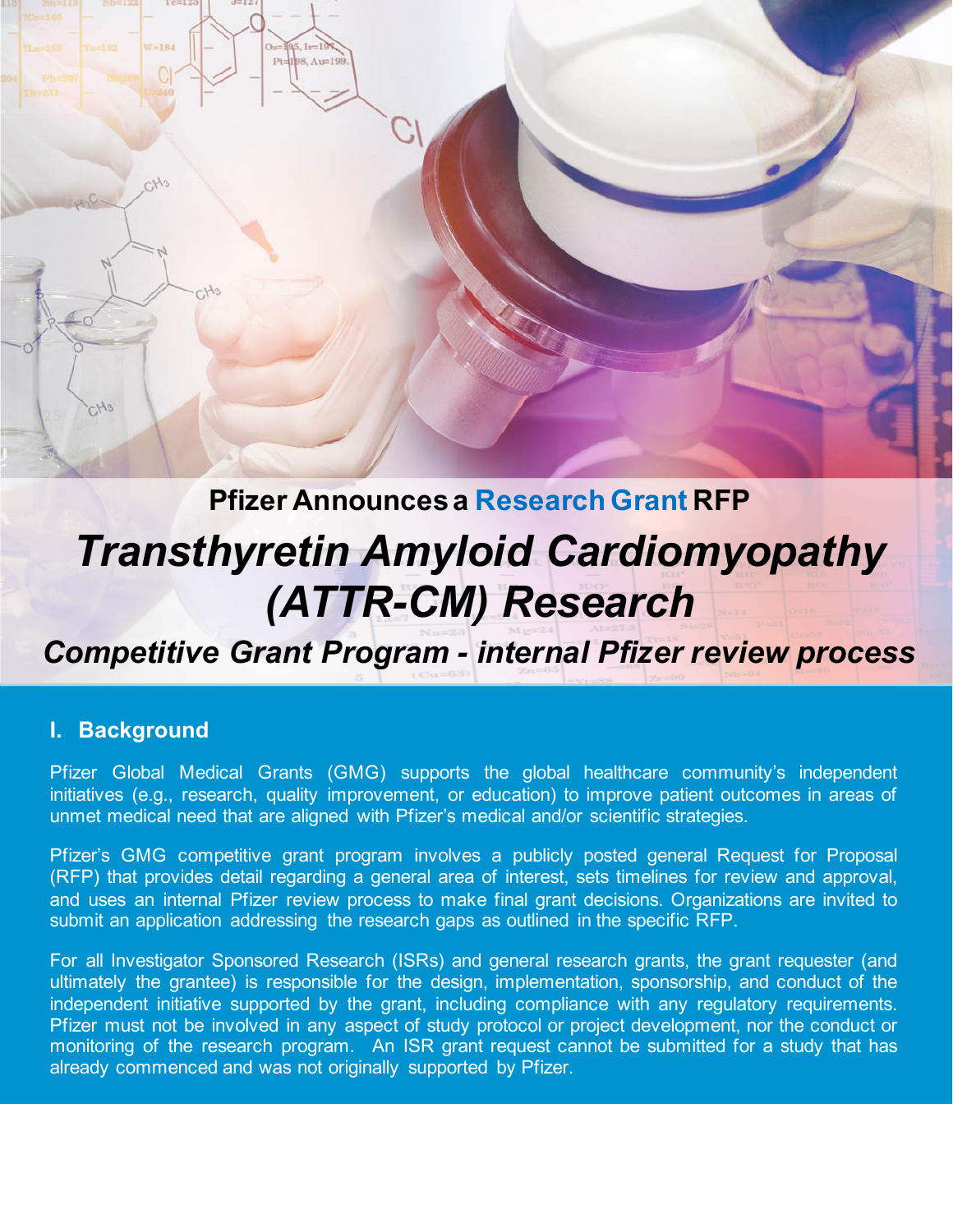# **II. Eligibility**

| <b>Geographic Scope:</b>                        | <b>United States</b>                                                                                                                                                                                  |
|-------------------------------------------------|-------------------------------------------------------------------------------------------------------------------------------------------------------------------------------------------------------|
| <b>Applicant Eligibility</b><br><b>Criteria</b> | The institution and principal investigator (PI) must be based in one of the<br>$\bullet$<br>eligible countries noted above.                                                                           |
|                                                 | Only organizations are eligible to receive grants, not individuals or medical<br>practice groups.                                                                                                     |
|                                                 | The applicant (PI) must have a medical or postdoctoral degree (MD, PhD,<br>or equivalent), an advanced nursing degree (BSN with a MS/PhD), or a<br>degree in Pharmacy, Physiotherapy, or Social Work. |
|                                                 | Applicant must be affiliated with a host institution                                                                                                                                                  |

## **III. Requirements**

| <b>Clinical Area</b><br>Transthyretin Amyloid Cardiomyopathy<br>Research projects that will be considered for support include:<br><b>General Area of Interest</b><br>for this RFP:<br>Early identification, evaluation, diagnosis, prognosis & treatment                                                                                                                                                                                                                                                                                                                                                                                                                                                                                                                                                                                                                                                                                                                                                                | <b>Date RFP Issued</b> |
|-------------------------------------------------------------------------------------------------------------------------------------------------------------------------------------------------------------------------------------------------------------------------------------------------------------------------------------------------------------------------------------------------------------------------------------------------------------------------------------------------------------------------------------------------------------------------------------------------------------------------------------------------------------------------------------------------------------------------------------------------------------------------------------------------------------------------------------------------------------------------------------------------------------------------------------------------------------------------------------------------------------------------|------------------------|
|                                                                                                                                                                                                                                                                                                                                                                                                                                                                                                                                                                                                                                                                                                                                                                                                                                                                                                                                                                                                                         |                        |
| Natural history<br>Epidemiology<br>Prevalence of TTR amyloidosis among at-risk populations (e.g.<br>$\circ$<br>carpal tunnel syndrome, aortic stenosis, hypertrophic<br>cardiomyopathy, lumbar spinal stenosis, hip & knee arthroplasty,<br>atrial fibrillation)<br>Changing epidemiology of cardiac amyloid subtypes (hereditary vs<br>$\circ$<br>wild-type)<br>Scintigraphy<br>Use of scintigraphy for diagnosis of early disease and/or monitoring<br>disease progression<br>Phenotype and management of patients with Perugini Grade 1<br>$\circ$<br>uptake<br>New methodology to accelerate appropriate ATTR CM patient<br>identification including Machine learning/ Artificial Intelligence and new<br>biomarkers<br>Study of hereditary ATTR genotypes and phenotypes<br>Non-Val30Met genotypes<br>$\circ$<br>o Val122lle, Thr60Ala, Val30Met, and others<br>Mixed phenotypic manifestations (e.g. polyneuropathy and<br>cardiomyopathy)<br>Use of tafamidis in the clinical setting (i.e. real world evidence) |                        |



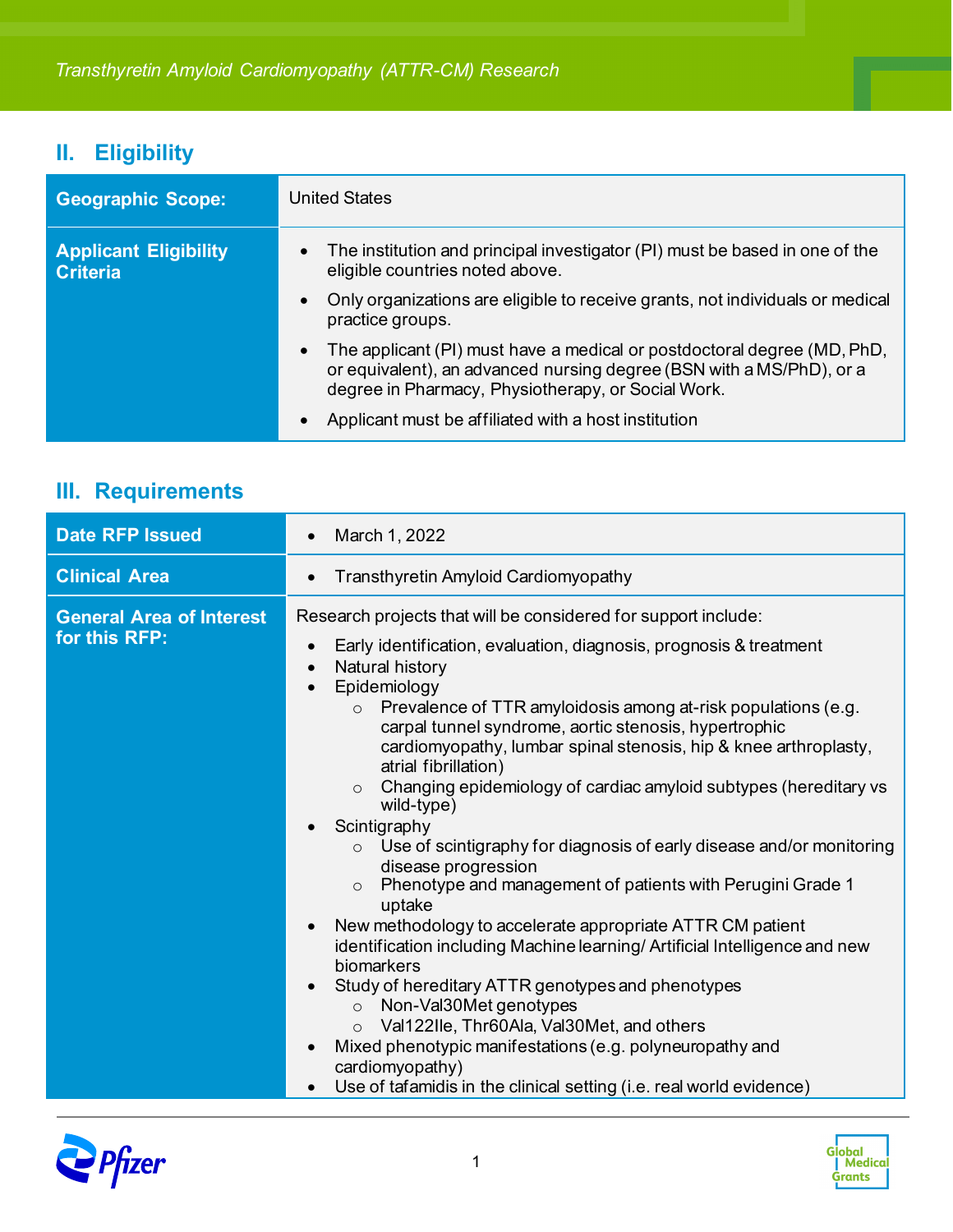| <b>Expected Approximate</b><br><b>Monetary Range of</b> | Individual projects requesting up to \$75,000 will be considered.                                                                                                                                                                              |
|---------------------------------------------------------|------------------------------------------------------------------------------------------------------------------------------------------------------------------------------------------------------------------------------------------------|
| <b>Grant Applications:</b>                              |                                                                                                                                                                                                                                                |
| <b>Key Dates:</b>                                       | RFP release date: March 1, 2022                                                                                                                                                                                                                |
|                                                         | Grant Application due date: May 5, 2022                                                                                                                                                                                                        |
|                                                         | Please note the deadline is 23:59 Eastern Standard Time (e.g. New York,<br>GMT-5).                                                                                                                                                             |
|                                                         | Anticipated Grant Award Notification Date: July 2022                                                                                                                                                                                           |
|                                                         | Grants will be distributed following a fully executed agreement and<br>submission of Final Protocol, documentation of IRB/IEC approval,<br>regulatory approval (if applicable), exemption or waiver                                            |
|                                                         | Anticipated Project Start Date: after September 2022                                                                                                                                                                                           |
| <b>How to Submit:</b>                                   | Please go www.cybergrants.com/pfizer/Research and sign in. First-time<br>$\bullet$<br>users should click "Create your password". [Note: there are individual portals<br>for each grant application type. Please be sure to use the URL above.] |
|                                                         | Click the "Start A New Research Grant Application" button.                                                                                                                                                                                     |
|                                                         | In the application:                                                                                                                                                                                                                            |
|                                                         | For the question "Competitive Grant?" select Yes<br>$\circ$                                                                                                                                                                                    |
|                                                         | Select the following Competitive Grant Program Name: 2022 RD<br>$\circ$<br><b>US ATTR-CM Research</b><br>Select the following Primary Area of Interest: TTR Amyloidosis<br>$\circ$                                                             |
|                                                         | Requirements for submission:                                                                                                                                                                                                                   |
|                                                         | Complete all required sections of the online application and upload your<br>project proposal (see Appendix) in the Proposal/Protocol field.                                                                                                    |
|                                                         | If you encounter any technical difficulties with the website, please click the<br>"Technical Questions" link at the bottom of the page.                                                                                                        |
|                                                         | <b>IMPORTANT:</b> Be advised applications submitted after the due date will not<br>be reviewed.                                                                                                                                                |
| <b>Questions:</b>                                       | If you have questions regarding this RFP, please direct them in writing to<br>the Grant Officer, Amanda Stein (amanda.j.stein@pfizer.com), with the<br>subject line "2022 RD US ATTR-CM Research"                                              |
|                                                         | Please click here to view Frequently Asked Questions regarding the<br><b>Competitive Grant Program</b>                                                                                                                                         |



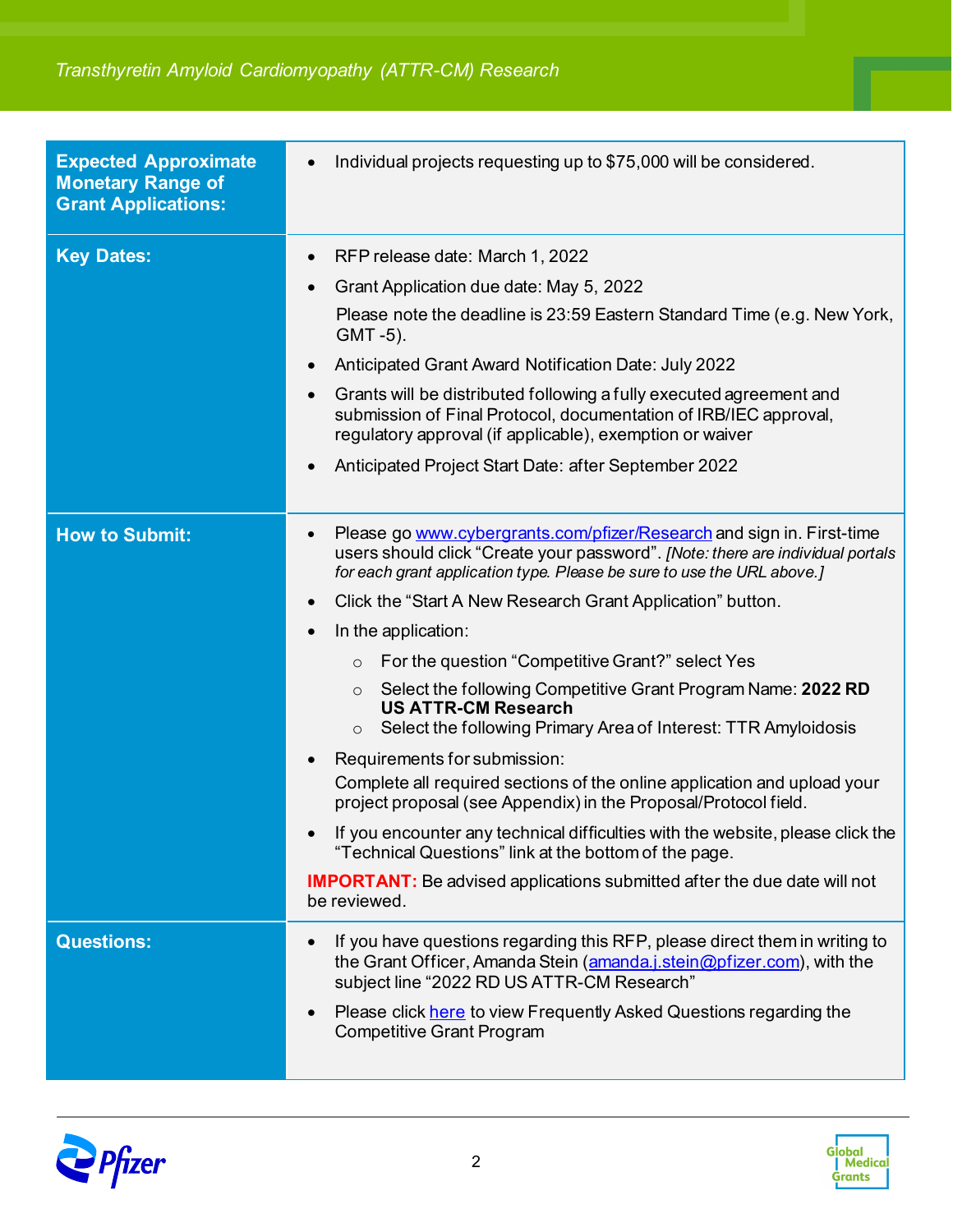| <b>Grant Agreements:</b>   | If your grant is approved, your institution will be required to enter into a<br>written grant agreement with Pfizer. Please click here to view the core<br>terms of the agreement.<br>Pfizer has drafted the terms of these agreements to be balanced and<br>reasonable and to further the goals of both parties. Negotiating grant<br>agreements requires significant resources, so please ensure that your<br>institution (including your legal department) is able and willing to abide by<br>these terms before proceeding with submission of your application as<br>they will need to be accepted in their entirety. |
|----------------------------|---------------------------------------------------------------------------------------------------------------------------------------------------------------------------------------------------------------------------------------------------------------------------------------------------------------------------------------------------------------------------------------------------------------------------------------------------------------------------------------------------------------------------------------------------------------------------------------------------------------------------|
| <b>Review and Approval</b> | Grant requests received in response to a general RFP are reviewed by                                                                                                                                                                                                                                                                                                                                                                                                                                                                                                                                                      |
| <b>Process</b>             | Pfizer to make final grant decisions.                                                                                                                                                                                                                                                                                                                                                                                                                                                                                                                                                                                     |
| <b>Mechanism by which</b>  | All applicants will be notified via email by the dates noted above.                                                                                                                                                                                                                                                                                                                                                                                                                                                                                                                                                       |
| <b>Applicants will be</b>  | Applicants may be asked for additional clarification during the review                                                                                                                                                                                                                                                                                                                                                                                                                                                                                                                                                    |
| <b>Notified:</b>           | period.                                                                                                                                                                                                                                                                                                                                                                                                                                                                                                                                                                                                                   |



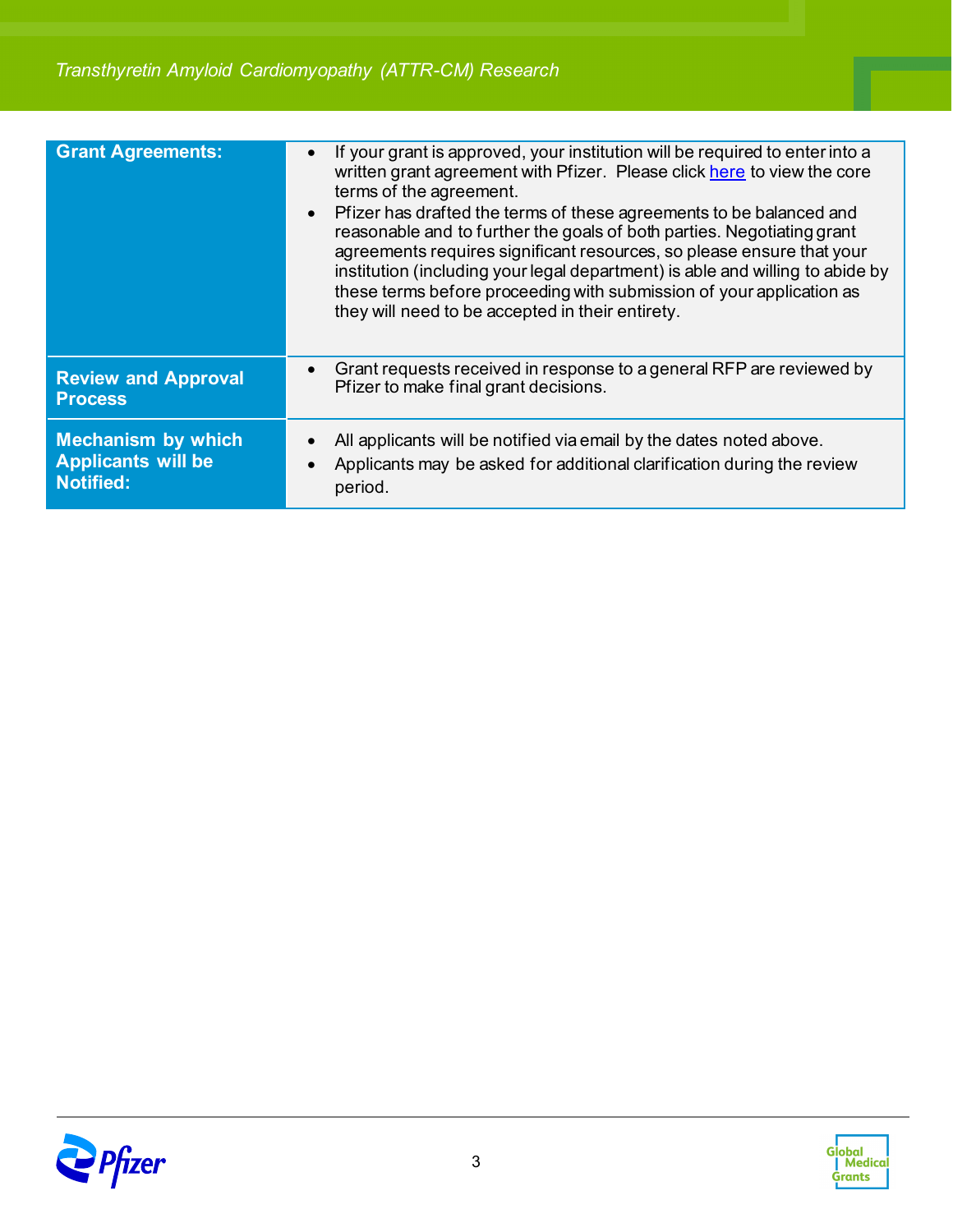### Appendix A

#### **General RFP Submission Requirements**

**Project Proposals/Protocols should be single-spaced using Calibri 12-point font and 1-inch margins. Note there is a 10-page limit exclusive of references. Please include the following:**

| <b>Goals and Objectives</b>                   | Provide the main goal of the study and the study population (if applicable).<br>$\bullet$<br>Provide a detailed definition that is directly linked to the primary objective                                                                                                                                                |
|-----------------------------------------------|----------------------------------------------------------------------------------------------------------------------------------------------------------------------------------------------------------------------------------------------------------------------------------------------------------------------------|
| <b>Assessment of Need for</b><br>the Project  | This should reflect your study rationale. Provide a brief description of the<br>$\bullet$<br>medical/scientific question and the rationale of how this trial or study<br>addresses the question                                                                                                                            |
| <b>Target Audience</b>                        | Describe the primary audience(s) targeted for this project. For Investigator<br>$\bullet$<br>Sponsored Clinical Trials, please specify the age, gender and other<br>demographic information for trial population                                                                                                           |
|                                               | Also indicate whom you believe will directly benefit from the project<br>$\bullet$<br>outcomes. Describe the overall population size as well as the size of your<br>sample population                                                                                                                                      |
| <b>Project Design and</b><br><b>Methods</b>   | Describe concisely the research design and methods for achieving the<br>$\bullet$<br>stated goals. For a clinical interventional study, include inclusion/exclusion<br>criteria, treatment plan and statistical plan                                                                                                       |
|                                               | Please describe how the project submitted supports diversity, equity, and<br>$\bullet$<br>inclusion either through the study population targeted or through the<br>project team that is directly involved                                                                                                                  |
| <b>Innovation</b>                             | Explain what measures you have taken to assure that this project idea is<br>$\bullet$<br>original and does not duplicate other projects. Describe how this project<br>builds upon existing work, pilot projects, or ongoing projects developed<br>either by your institution or other institutions related to this project |
| <b>Evaluation and</b><br><b>Outcomes</b>      | Specify type and frequency of safety, efficacy, and/or outcome measures.<br>Also indicate the method(s) used to assess measures                                                                                                                                                                                            |
|                                               | Provide a publication plan describing intended submission of abstracts to<br>$\bullet$<br>(a) congress(es) or intended submission of (a) publication(s) to peer-<br>reviewed journals. All publications must follow ICH guidelines                                                                                         |
| <b>Anticipated Project</b><br><b>Timeline</b> | Provide an anticipated timeline for your project including project start/end<br>$\bullet$<br>dates                                                                                                                                                                                                                         |
|                                               | An ISR grant request cannot be submitted for a study that has<br>$\circ$<br>already commenced and was not originally supported by Pfizer.                                                                                                                                                                                  |